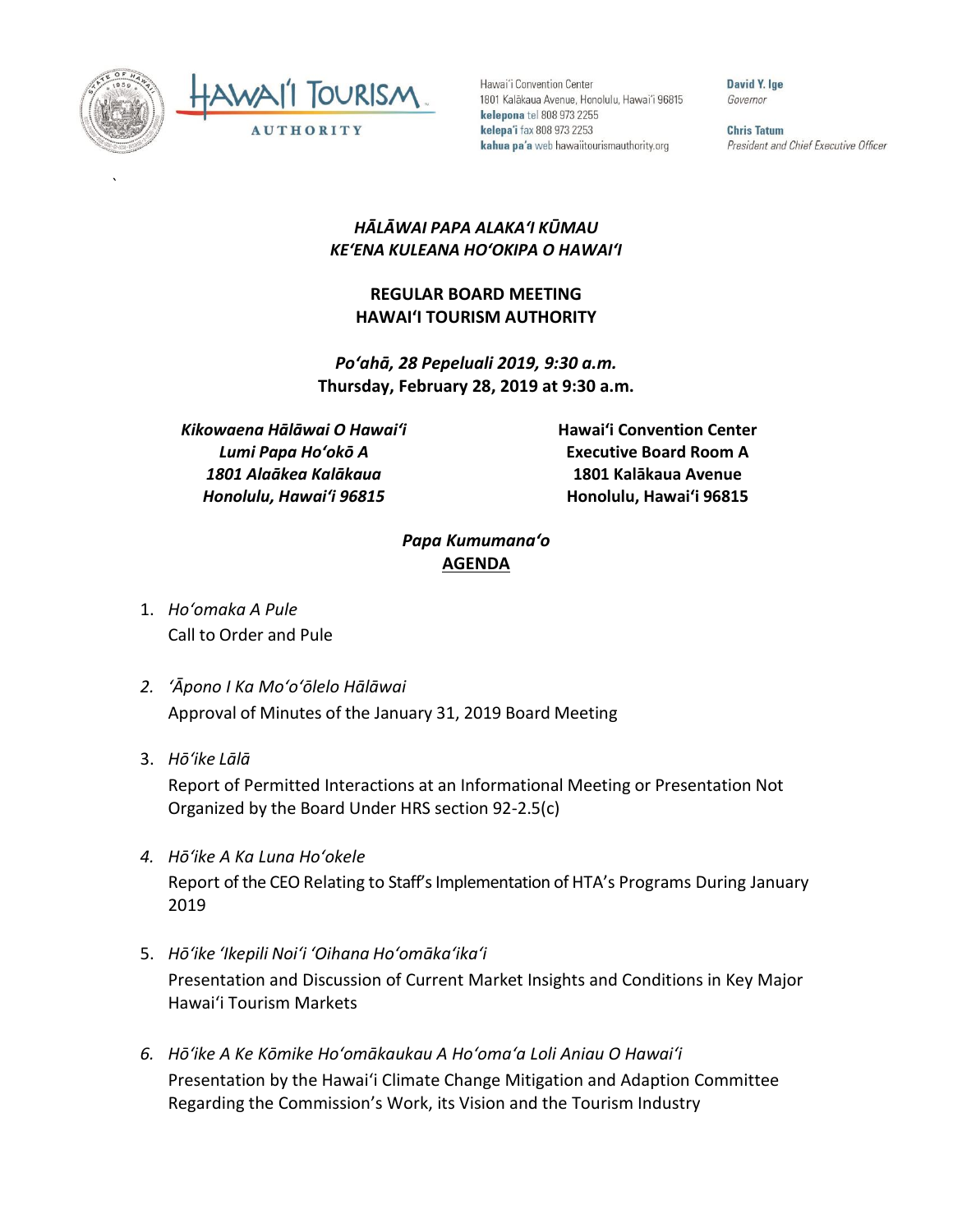

`

Hawai'i Convention Center 1801 Kalākaua Avenue, Honolulu, Hawai'i 96815 kelepona tel 808 973 2255 kelepa'i fax 808 973 2253 kahua pa'a web hawaiitourismauthority.org

David Y. Ine. Governor

**Chris Tatum** President and Chief Executive Officer

- *7. Hōʻike, Kūkākūkā a Hoʻoholo No Nā Moʻokālā* Presentation, Discussion and Action on HTA's Financial Reports for January 2019
- *8. Hōʻike, Kūkākūkā a Hoʻoholo No Ka ʻŌlelo Hoʻoholo 2019-2-1* Presentation of, Discussion and Action on Resolution 2019-2-1 Authorizing the Transfer of an Unencumbered Appropriation Balance of \$500,000 from the Major Market Management Category, FY 2019 Budget to a New Budget Objective Entitled Career Development – Scholarship Program
- *9. Hōʻike, Kūkākūkā a Hoʻoholo No Ka ʻŌlelo Hoʻoholo 2019-2-2* Presentation of, Discussion and Action on Resolution 2019-2-2 Authorizing the Transfer of an Unencumbered Appropriation Balance of \$200,000 from the Major Market Management Category – Canada, FY 2019 Budget to a New Budget Objective Entitled Major Market Management – Southeast Asia
- *10. Hōʻike No Ka Papahana Hoʻoponopono* Update on the Status of the 2018 Audit Action Plan
- *11. Kūkākūkā a Hoʻoholo No Nā Kulekele I Hoʻāno Hou ʻIa* Discussion and Action on HTA's Updated Policies on Board Operations & Oversight, Finance & Accounting, Operations, Administration, and Information Technology
- *12. Kūkākūkā a Hoʻoholo No Nā Kānāwai Kūloko I Hoʻāno Hou ʻIa* Discussion and Action on HTA's Updated Bylaws to Address Definitions, Committees, Succession, and Position Titles
- *13. Hōʻike No Ke Kau ʻAhaʻōlelo 2019* Update Relating to the 2019 Legislative Session and Related Bills Relevant to HTA
- *14. Hōʻike A Ke Kōmike Hokona Kūmau* Report of the Marketing Standing Committee with the Committee's Recommendations to Support Various Marketing Proposals, for Discussion and Approval by the Board
- 15. *Hōʻike Hanana Kikowaena Hālāwai O Hawaiʻi* Presentation by AEG Regarding an Update of Hawai'i Convention Center Recent Operational Activities and Sales Initiatives
- 16. *Ho'oku'u* Adjournment